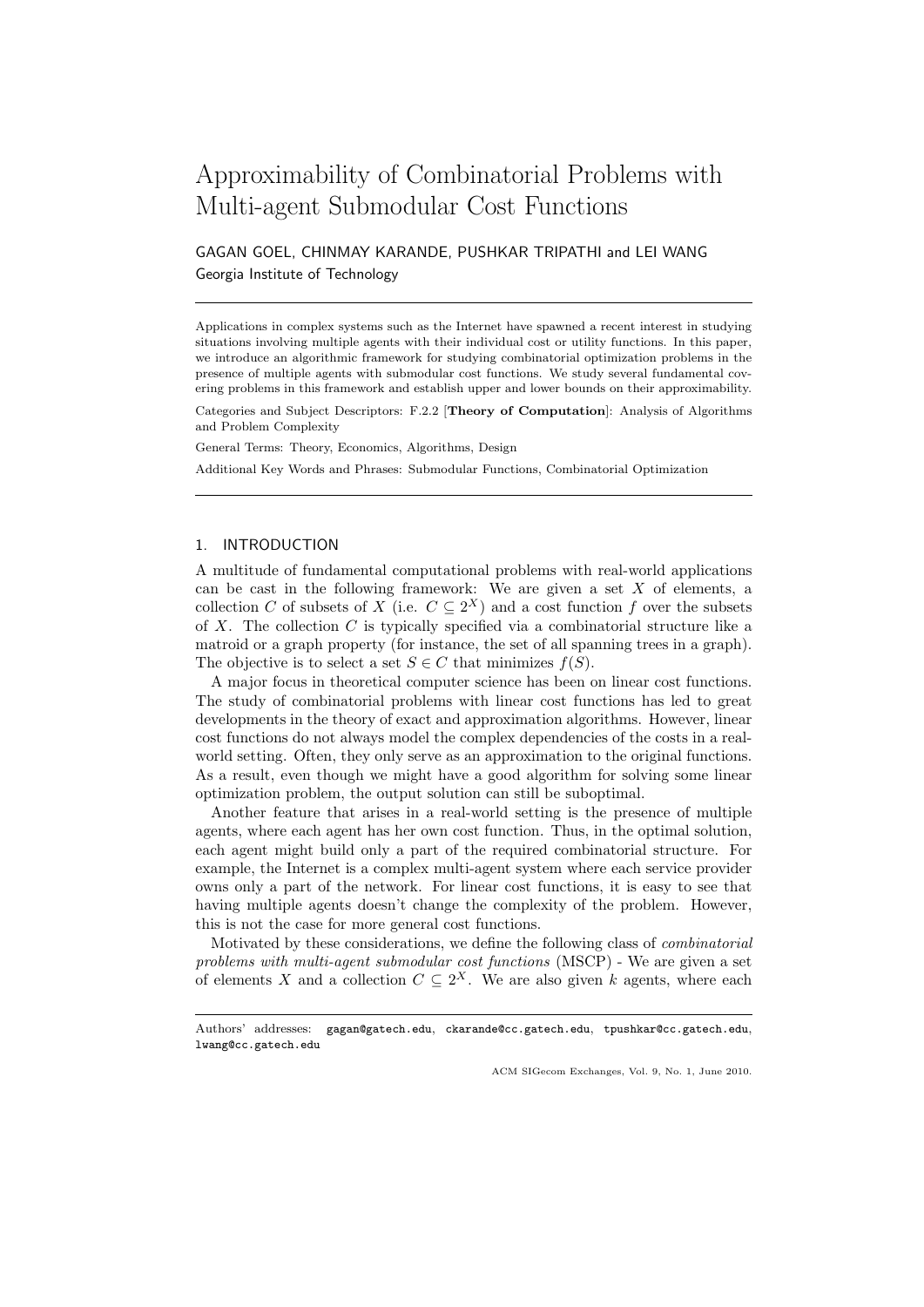#### <sup>2</sup> *·* Gagan Goel et. al.

agent *i* specifies a normalized monotone submodular cost function  $f_i: 2^X \to \mathbb{R}^+$ . The goal is to find a set  $S \in C$  and a partition  $S_1, ..., S_k$  of  $S$  such that  $\sum_i f_i(S_i)$ is minimized.

Submodular functions form a rich class and capture the natural properties of economies of scale or the law of diminishing returns . A function  $f: 2^X \to R^+$  is said to be submodular iff for any two sets *S* and *T*, such that  $S \subset T \subseteq X$ , and any  $i \in X - T$ ,  $f(T \cup i) - f(T) \le f(S \cup i) - f(S)$ . A function f is said to be monotone if  $f(S) \leq f(T)$  for any  $S \subseteq T$ , and normalized if  $f(\emptyset) = 0$ .

To see that multiple agents with submodular cost functions do not necessarily lead to an overall submodular cost function, consider the following scenario: two agents, three tasks *{*A, B, and C*}*; each agent can do every task at cost 1 each, except agent 1 can do tasks *{*A,B*}* together at a cost of only 1 (and *{*A,B,C*}* at a cost of only 2), and agent 2 can do tasks *{*A,C*}* together at a cost of only 1 (and *{*A,B,C*}* at only 2). Then each agent's cost function is submodular, but the overall cost function is not submodular because the marginal cost of B relative to *{*A*}* is 0 which is smaller than the marginal cost of B relative to *{*A,C*}*.

In the past, there has been some work along these lines (See [Calinescu et al. 2007; Feige et al. 2007; Svitkina and Fleischer 2008; Vondrák 2008; Goemans et al. 2009]), but to the best of our knowledge, none of them has studied multi-agent submodular functions over a truly combinatorial structure. For instance, the work of [Calinescu et al. 2007] studies submodular function maximization over matroid constraints only in the single agent setting, the work of [Svitkina and Fleischer 2008; Vondrák 2008] considers the Multi-Agent submodular functions setting but the combinatorial structure (or the collection *C*) used in their problem is either the set of all subsets of *X* or just the set *X*.

Notice that by fixing the collection *C* to any particular combinatorial structure, one can define a subclass of the problems of interest. In this contribution, we study the following fundamental subclass of problems in MSCP :

- (1) **Submodular Minimum Vertex Cover**: We are given an undirected graph  $G(V, E)$ . Element set *X* is same as the set of vertices *V*, and the collection *C* consists of all the vertex covers of graph G.
- (2) **Submodular Shortest Path**: We are given a connected undirected graph  $G(V, E)$ , and a pair of vertices  $s, t \in V$ . Element set *X* is the set of all edges *E*, and the collection *C* consists of all the paths from *s* to *t*.
- (3) **Submodular Minimum Perfect Matchings**: We are given an undirected graph  $G = (V, E)$  with cost functions over *E*. *G* contains at least one perfect matching. Element set  $X$  is the set of all edges, and the collection  $C$  is defined as the set of all perfect matchings of graph *G*.
- (4) **Submodular Minimum Spanning Tree**: We are given a connected undirected graph  $G = (V, E)$  with cost functions over *E*. Element set *X* is the set of all edges, and the collection *C* is the set of all spanning trees of graph *G*.

For each of the above problems, we study both the single agent and the multiagent setting.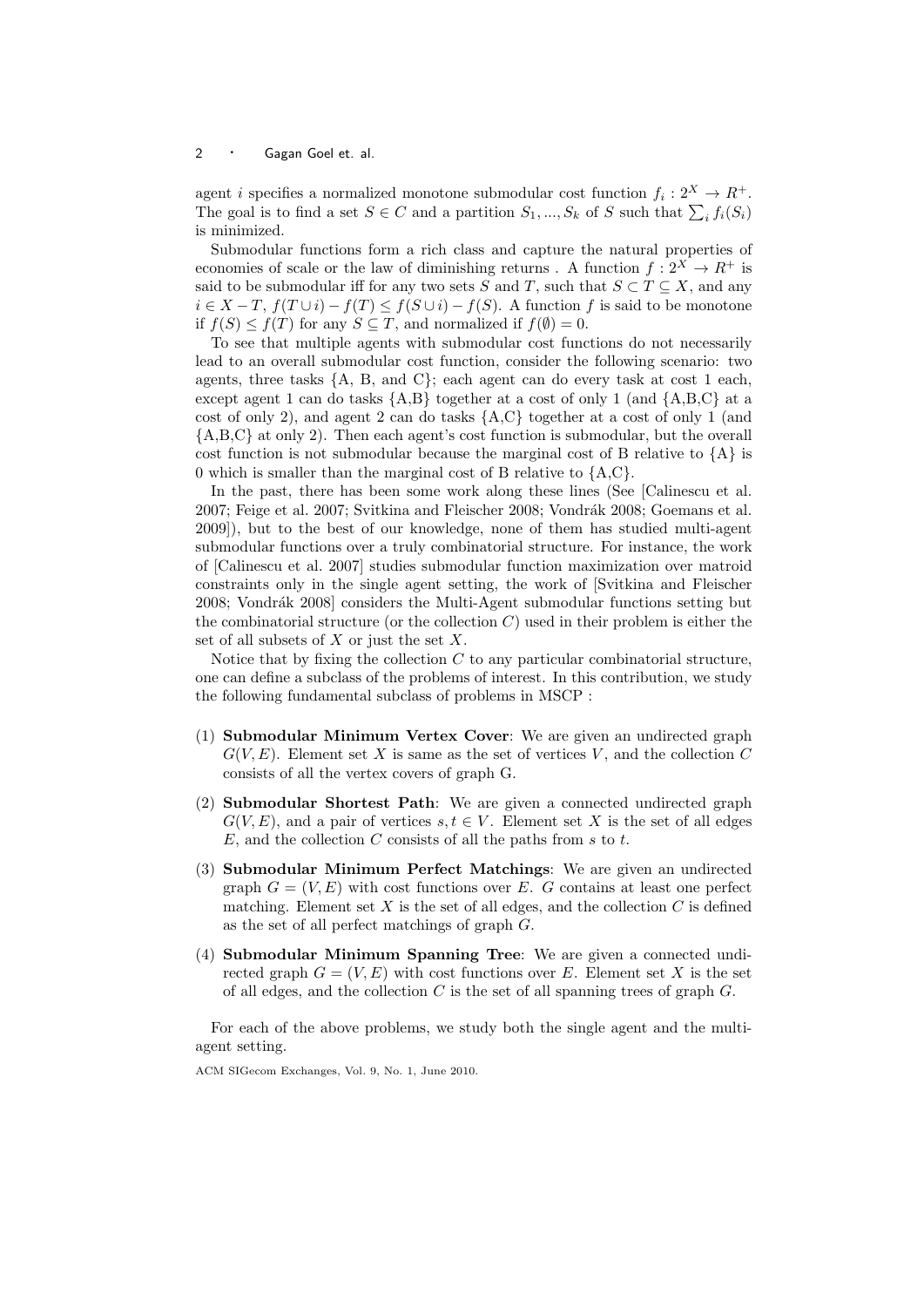#### 1.1 Motivation and Applications

From a practical viewpoint, each of the problems we study is meaningful in its own right. For instance, shortest path and spanning trees are used in network design problems, and it is natural to assume that different agents could have different submodular cost functions depending on the set of edges they can construct cheaply.

From a theoretical perspective, one would like to extend the tools and techniques developed for combinatorial problems with linear cost functions to as general a setting as possible. Submodular functions are a natural generalization where one would expect to be able to extend the techniques. Despite a significant progress on some of the fundamental problems in this area recently [Calinescu et al. 2007; Feige et al. 2007; Svitkina and Fleischer 2008; Vondrák 2008; Goemans et al. 2009], the algorithmic theory for combinatorial problems with submodular cost functions is not substantially developed yet. Many more basic questions remain to be identified and solved, which could form the basis of tools and techniques for solving more complex problems.

Our multi-agent setup can also be interpreted as a reverse (procurement) auction where the auctioneer wants to buy a combinatorial structure, such as a spanning tree.

#### 2. OUR RESULTS

We give an approximation algorithm and a lower bound on the approximability for each of the problems that we mentioned earlier. We present these results in the table below.

|                  | Single-agent      |              | Multi-agent       |             |
|------------------|-------------------|--------------|-------------------|-------------|
|                  | Lower bound       | Upper bound  | Lower bound       | Upper bound |
| Vertex Cover     | $2-\epsilon$      |              | $\Omega(\log n)$  | $2 \log n$  |
| Shortest Path    | $\Omega(n^{2/3})$ | $O(n^{2/3})$ | $\Omega(n^{2/3})$ | O(n)        |
| Perfect Matching | $\Omega(n)$       | $\, n$       | $\Omega(n)$       | $\, n$      |
| Spanning Tree    | $\Omega(n)$       | $\it n$      | $\Omega(n)$       | $\, n$      |

Table I. Results

Since a submodular function is defined over an exponentially large domain, we assume access to a *value oracle* which returns the value of  $f(S)$ , when queried with the set  $S \subseteq X$ . Our hardness results are, thus, information theoretic, i.e., limits on the approximability of a problem when only polynomially many queries to the oracle are allowed. Our upper bounds are based on algorithms that use polynomially many queries as well as polynomial computation time.

We would like to draw attention to our lower bound result for the vertex cover problem in the single agent case. In the classical vertex cover problem, the best known approximation factor is 2, and the best known hardness of approximation is 1.3606 (assuming  $P \neq NP$ ) [Dinur and Safra 2005]. Khot et al. [Khot and Regev 2008] showed that achieving a factor of  $2 - \epsilon$  might be hard by showing a hardness result based on the UGC conjecture [Khot 2002]. Our results for vertex cover in